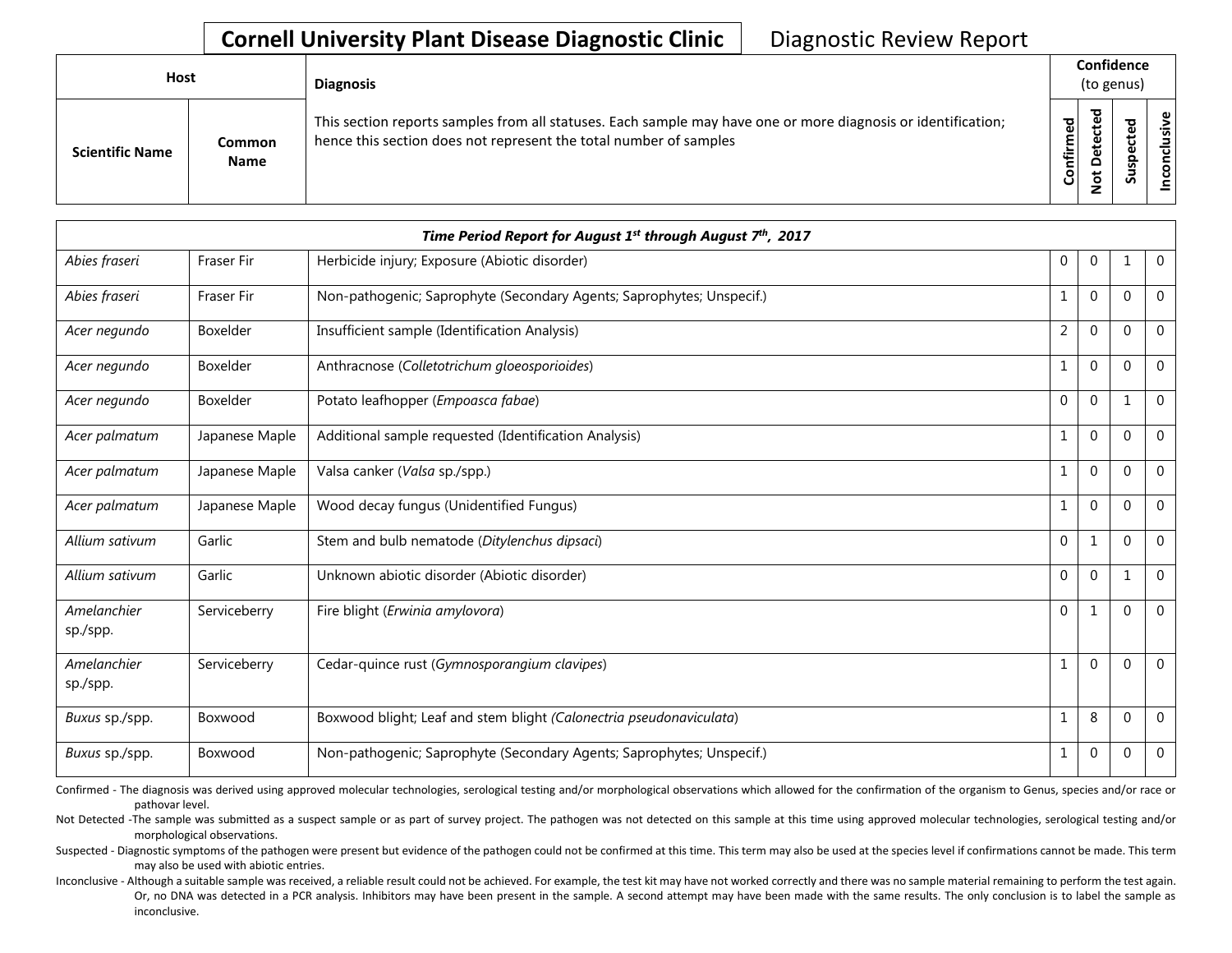| Host                   |                       | <b>Diagnosis</b>                                                                                                                                                                   |                       | Confidence<br>(to genus) |                         |                            |
|------------------------|-----------------------|------------------------------------------------------------------------------------------------------------------------------------------------------------------------------------|-----------------------|--------------------------|-------------------------|----------------------------|
| <b>Scientific Name</b> | Common<br><b>Name</b> | This section reports samples from all statuses. Each sample may have one or more diagnosis or identification;<br>hence this section does not represent the total number of samples | უ<br>მ<br>nfirm<br>පි | ≏                        | ъ<br>$\omega$<br>요<br>w | ု ပ<br>់ទី<br>$\circ$<br>Ō |

| Buxus sp./spp.                    | Boxwood           | Unknown abiotic disorder (Abiotic disorder)                               | 0            | $\mathbf{0}$ | 1            | $\mathbf 0$  |
|-----------------------------------|-------------------|---------------------------------------------------------------------------|--------------|--------------|--------------|--------------|
| Buxus sp./spp.                    | Boxwood           | Boxwood mite (Eurytetranychus buxi)                                       | 3            | $\mathbf{0}$ | $\mathbf{1}$ | $\mathbf 0$  |
| Buxus sp./spp.                    | Boxwood           | Colletotrichum stem decay (Colletotrichum sp./spp.)                       | 3            | $\mathbf 0$  | $\mathbf{0}$ | $\mathbf 0$  |
| Buxus sp./spp.                    | Boxwood           | Insect damage (Unidentified Insect)                                       | $\mathbf{1}$ | $\mathbf 0$  | $\Omega$     | $\Omega$     |
| Buxus sp./spp.                    | Boxwood           | Macrophoma leaf spot (Macrophoma sp./spp.)                                | 6            | $\mathbf 0$  | $\Omega$     | $\mathbf 0$  |
| Buxus sp./spp.                    | Boxwood           | Oedema; Edema (Abiotic disorder)                                          | $\mathbf 0$  | $\Omega$     | $\mathbf 1$  | $\mathbf{0}$ |
| Buxus sp./spp.                    | Boxwood           | Root damage (Abiotic disorder)                                            | $\mathbf 0$  | $\mathbf{0}$ | 3            | $\Omega$     |
| Buxus sp./spp.                    | Boxwood           | Transplant shock; Stress (Abiotic disorder)                               | $\mathbf 0$  | $\mathbf 0$  | 5            | $\Omega$     |
| Buxus sp./spp.                    | Boxwood           | Volutella leaf blight; Dieback (Volutella sp./spp.)                       | 6            | $\Omega$     | $\mathbf{0}$ | $\Omega$     |
| Catalpa sp./spp.                  | Catalpa           | Additional sample requested (Identification Analysis)                     | $\mathbf{1}$ | $\Omega$     | $\mathbf{0}$ | $\Omega$     |
| Catalpa sp./spp.                  | Catalpa           | Verticillium wilt (Verticillium sp./spp.)                                 | $\mathbf 0$  | $\mathbf{0}$ | $\mathbf{1}$ | $\mathbf 0$  |
| Chrysanthemum<br>sp./spp. hybrids | Chrysanthemu<br>m | Fusarium wilt (Fusarium oxysporum f.sp. chrysanthemi)                     | $\mathbf 0$  | $\mathbf 0$  | $\mathbf{1}$ | $\mathbf 0$  |
| Chrysanthemum<br>sp./spp. hybrids | Chrysanthemu<br>m | Impatiens necrotic spot (INSV) (Tospovirus Impatiens Necrotic Spot Virus) | $\mathbf 0$  | $\mathbf{1}$ | $\Omega$     | $\mathbf 0$  |
| Chrysanthemum<br>sp./spp. hybrids | Chrysanthemu<br>m | Tomato spotted wilt (TSWV) (Tospovirus Tomato Spotted Wilt Virus)         | $\mathbf 0$  | $\mathbf{1}$ | $\Omega$     | $\mathbf 0$  |

Confirmed - The diagnosis was derived using approved molecular technologies, serological testing and/or morphological observations which allowed for the confirmation of the organism to Genus, species and/or race or pathovar level.

Not Detected -The sample was submitted as a suspect sample or as part of survey project. The pathogen was not detected on this sample at this time using approved molecular technologies, serological testing and/or morphological observations.

Suspected - Diagnostic symptoms of the pathogen were present but evidence of the pathogen could not be confirmed at this time. This term may also be used at the species level if confirmations cannot be made. This term may also be used with abiotic entries.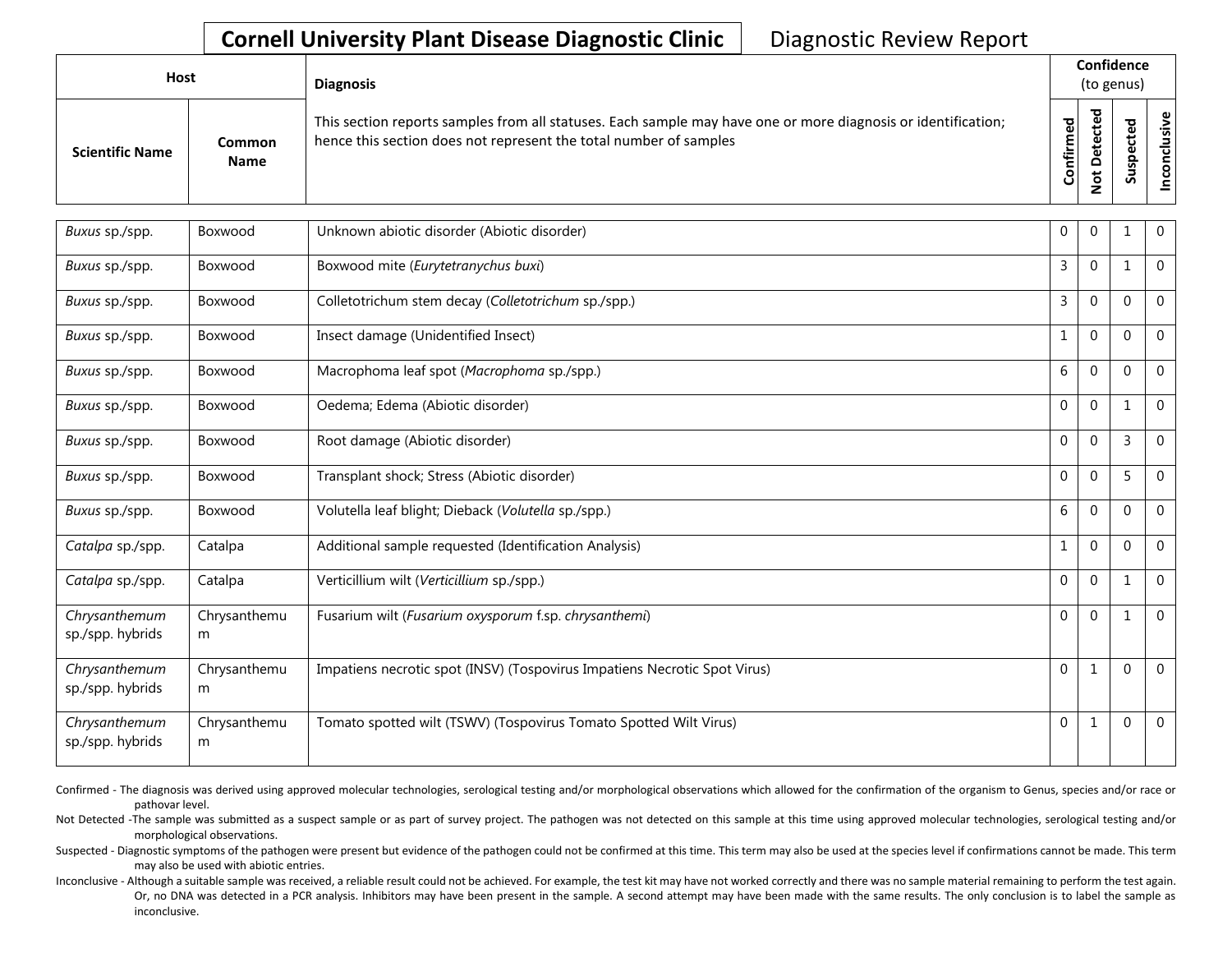| Host                   |                              | <b>Diagnosis</b>                                                                                                                                                                   |           | Confidence<br>(to genus)    |   |                      |
|------------------------|------------------------------|------------------------------------------------------------------------------------------------------------------------------------------------------------------------------------|-----------|-----------------------------|---|----------------------|
| <b>Scientific Name</b> | <b>Common</b><br><b>Name</b> | This section reports samples from all statuses. Each sample may have one or more diagnosis or identification;<br>hence this section does not represent the total number of samples | Confirmed | ᇃ<br>$\circ$<br>پ<br>-<br>- | ທ | ω<br>usiv<br>᠊ᠣ<br>ū |

| Chrysanthemum      | Chrysanthemu   | Unknown abiotic disorder (Abiotic disorder)                           | 0            | $\mathbf{0}$ | 1            | $\overline{0}$ |
|--------------------|----------------|-----------------------------------------------------------------------|--------------|--------------|--------------|----------------|
| sp./spp. hybrids   | m              |                                                                       |              |              |              |                |
| Cucurbita sp./spp. | Pumpkin        | Additional sample requested (Identification Analysis)                 | $\mathbf{1}$ | $\Omega$     | $\Omega$     | $\overline{0}$ |
| Cucurbita sp./spp. | Pumpkin        | Cucurbit bacterial wilt (Erwinia tracheiphila)                        | $\mathbf 0$  | $\mathbf 0$  | $\mathbf{1}$ | $\mathbf 0$    |
| Dahlia sp./spp.    | Dahlia         | Bacterial soft rot (Unidentified Bacterium)                           | $\mathbf{1}$ | $\Omega$     | $\Omega$     | $\Omega$       |
| Dahlia sp./spp.    | Dahlia         | High soil moisture (Abiotic disorder)                                 | $\mathbf 0$  | $\mathbf 0$  | 1            | $\mathbf 0$    |
| Dahlia sp./spp.    | Dahlia         | Pythium root and/or crown rot (Pythium sp./spp.)                      | $\mathbf{1}$ | $\mathbf 0$  | $\Omega$     | $\mathbf 0$    |
| Eruca sativa       | Arugula        | No pathogen found (Identification Analysis)                           | $\mathbf{1}$ | $\Omega$     | $\mathbf{0}$ | $\Omega$       |
| Eruca sativa       | Arugula        | Nutrient imbalance (Abiotic disorder)                                 | $\Omega$     | $\mathbf{0}$ | 1            | $\mathbf 0$    |
| Eruca sativa       | Arugula        | Refer'd to private testing lab (Identification Analysis)              | $\mathbf{1}$ | $\mathbf{0}$ | $\Omega$     | $\mathbf 0$    |
| Ilex crenata       | Japanese Holly | Additional sample requested (Identification Analysis)                 | $\mathbf{1}$ | $\mathbf{0}$ | $\Omega$     | $\mathbf 0$    |
| Ilex crenata       | Japanese Holly | Root damage (Abiotic disorder)                                        | $\mathbf{1}$ | $\mathbf 0$  | 1            | $\Omega$       |
| Ilex crenata       | Japanese Holly | Scale insects (Order Homoptera)                                       | $\mathbf{1}$ | $\mathbf{0}$ | $\Omega$     | $\Omega$       |
| Ilex crenata       | Japanese Holly | Non-pathogenic; Saprophyte (Secondary Agents; Saprophytes; Unspecif.) | $\mathbf{1}$ | $\mathbf{0}$ | $\mathbf{0}$ | $\mathbf 0$    |
| Lavandula sp./spp. | Lavender       | Black root rot (Thielaviopsis basicola)                               | $\mathbf 0$  | 1            | $\Omega$     | $\mathbf{0}$   |
| Lavandula sp./spp. | Lavender       | Crown rot; Root rot; Stem rot (Phytophthora sp./spp.)                 | $\mathbf 0$  | $\mathbf{1}$ | 0            | $\overline{0}$ |

Confirmed - The diagnosis was derived using approved molecular technologies, serological testing and/or morphological observations which allowed for the confirmation of the organism to Genus, species and/or race or pathovar level.

Not Detected -The sample was submitted as a suspect sample or as part of survey project. The pathogen was not detected on this sample at this time using approved molecular technologies, serological testing and/or morphological observations.

Suspected - Diagnostic symptoms of the pathogen were present but evidence of the pathogen could not be confirmed at this time. This term may also be used at the species level if confirmations cannot be made. This term may also be used with abiotic entries.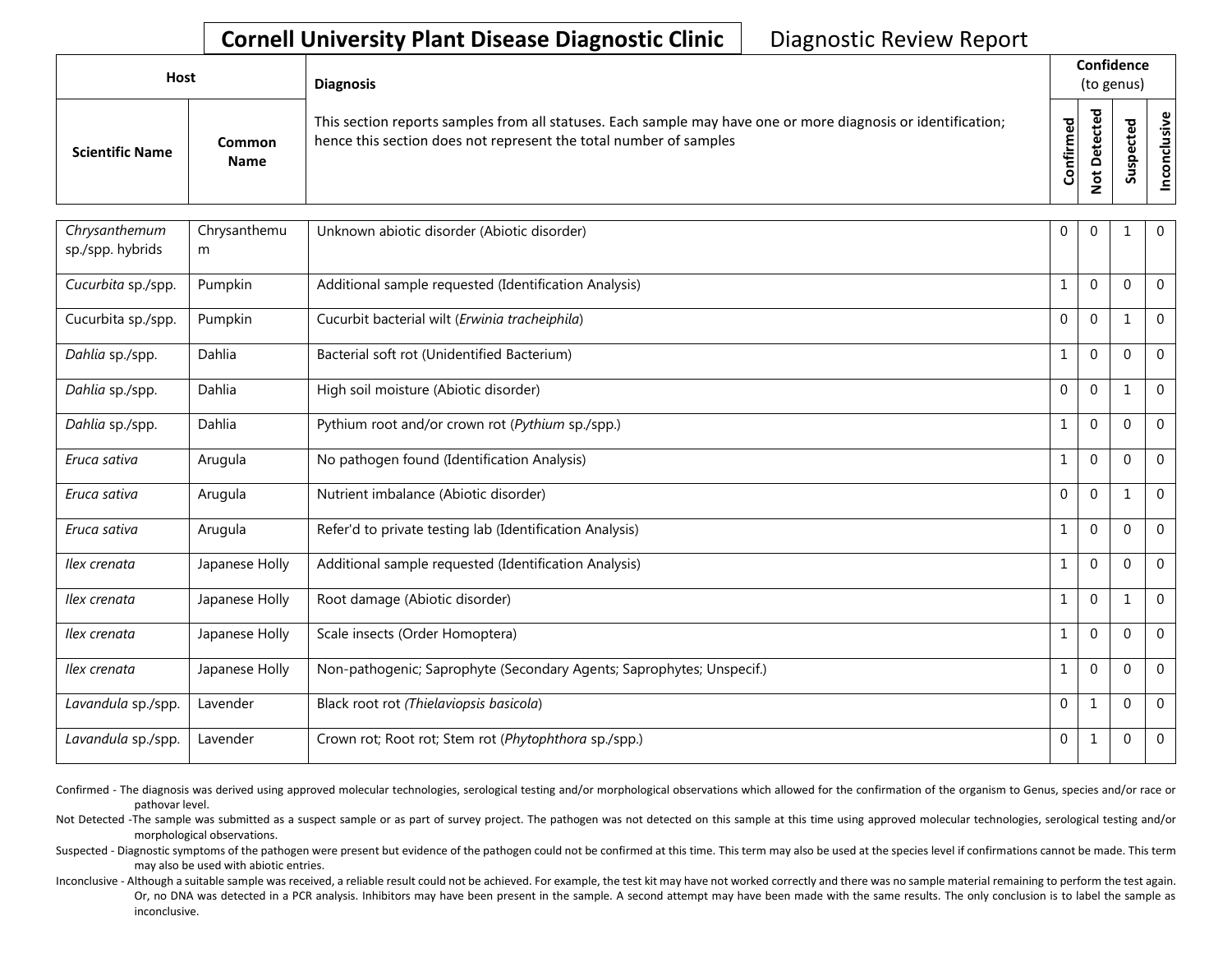| Host                   |                       | <b>Diagnosis</b>                                                                                                                                                                   |           | Confidence<br>(to genus) |  |                                      |  |  |  |
|------------------------|-----------------------|------------------------------------------------------------------------------------------------------------------------------------------------------------------------------------|-----------|--------------------------|--|--------------------------------------|--|--|--|
| <b>Scientific Name</b> | Common<br><b>Name</b> | This section reports samples from all statuses. Each sample may have one or more diagnosis or identification;<br>hence this section does not represent the total number of samples | Confirmed | ᇃ<br>≏                   |  | $\tilde{\mathbf{z}}$<br>š<br>᠊ᠣ<br>g |  |  |  |

| Lavandula sp./spp.         | Lavender     | High soil moisture (Abiotic disorder)                             | 0            | $\mathbf{0}$ | $\mathbf 1$  | $\mathbf{0}$   |
|----------------------------|--------------|-------------------------------------------------------------------|--------------|--------------|--------------|----------------|
| Lycopersicon<br>esculentum | Tomato       | Late blight (Phytophthora infestans)                              | $\mathbf 0$  | $\mathbf{1}$ | $\Omega$     | $\mathbf 0$    |
| Lycopersicon<br>esculentum | Tomato       | Potyvirus Group (Potyvirus sp./spp.)                              | $\mathbf 0$  | $\mathbf{1}$ | 0            | $\mathbf 0$    |
| Lycopersicon<br>esculentum | Tomato       | Tomato spotted wilt (TSWV) (Tospovirus Tomato Spotted Wilt Virus) | $\Omega$     | $\mathbf{1}$ | $\mathbf{0}$ | $\mathbf 0$    |
| Lycopersicon<br>esculentum | Tomato       | Unspecified pathology (Alternaria sp./spp.)                       | $\mathbf{1}$ | $\mathbf 0$  | $\Omega$     | $\mathbf 0$    |
| Maackia<br>amurensis       | Amur Maackia | Root damage (Abiotic disorder)                                    | $\mathbf 0$  | $\mathbf 0$  | $\mathbf{1}$ | $\mathbf 0$    |
| Maackia<br>amurensis       | Amur Maackia | Unspecified pathology (Cytospora sp./spp.)                        | $\mathbf{1}$ | $\mathbf 0$  | $\mathbf{0}$ | $\mathbf 0$    |
| Maackia<br>amurensis       | Amur Maackia | Unspecified pathology (Phomopsis sp./spp.)                        | $\mathbf{1}$ | $\mathbf 0$  | $\Omega$     | $\mathbf 0$    |
| Malus sp./spp.             | Crabapple    | Frogeye leaf spot; Black rot (Botryosphaeria obtusa)              | $\mathbf{1}$ | $\Omega$     | $\theta$     | $\overline{0}$ |
| Malus sp./spp.             | Crabapple    | Apple scab (Venturia inaequalis)                                  | $\mathbf{1}$ | $\Omega$     | $\Omega$     | $\overline{0}$ |
| Malus sp./spp.             | Crabapple    | Insect damage (Unidentified Insect)                               | $\mathbf 1$  | $\mathbf 0$  | $\mathbf{0}$ | $\mathbf 0$    |
| Malus sylvestris           | Common Apple | Insect damage (Unidentified Insect)                               | $\mathbf{1}$ | $\mathbf 0$  | $\mathbf{0}$ | $\overline{0}$ |

Confirmed - The diagnosis was derived using approved molecular technologies, serological testing and/or morphological observations which allowed for the confirmation of the organism to Genus, species and/or race or pathovar level.

Not Detected -The sample was submitted as a suspect sample or as part of survey project. The pathogen was not detected on this sample at this time using approved molecular technologies, serological testing and/or morphological observations.

Suspected - Diagnostic symptoms of the pathogen were present but evidence of the pathogen could not be confirmed at this time. This term may also be used at the species level if confirmations cannot be made. This term may also be used with abiotic entries.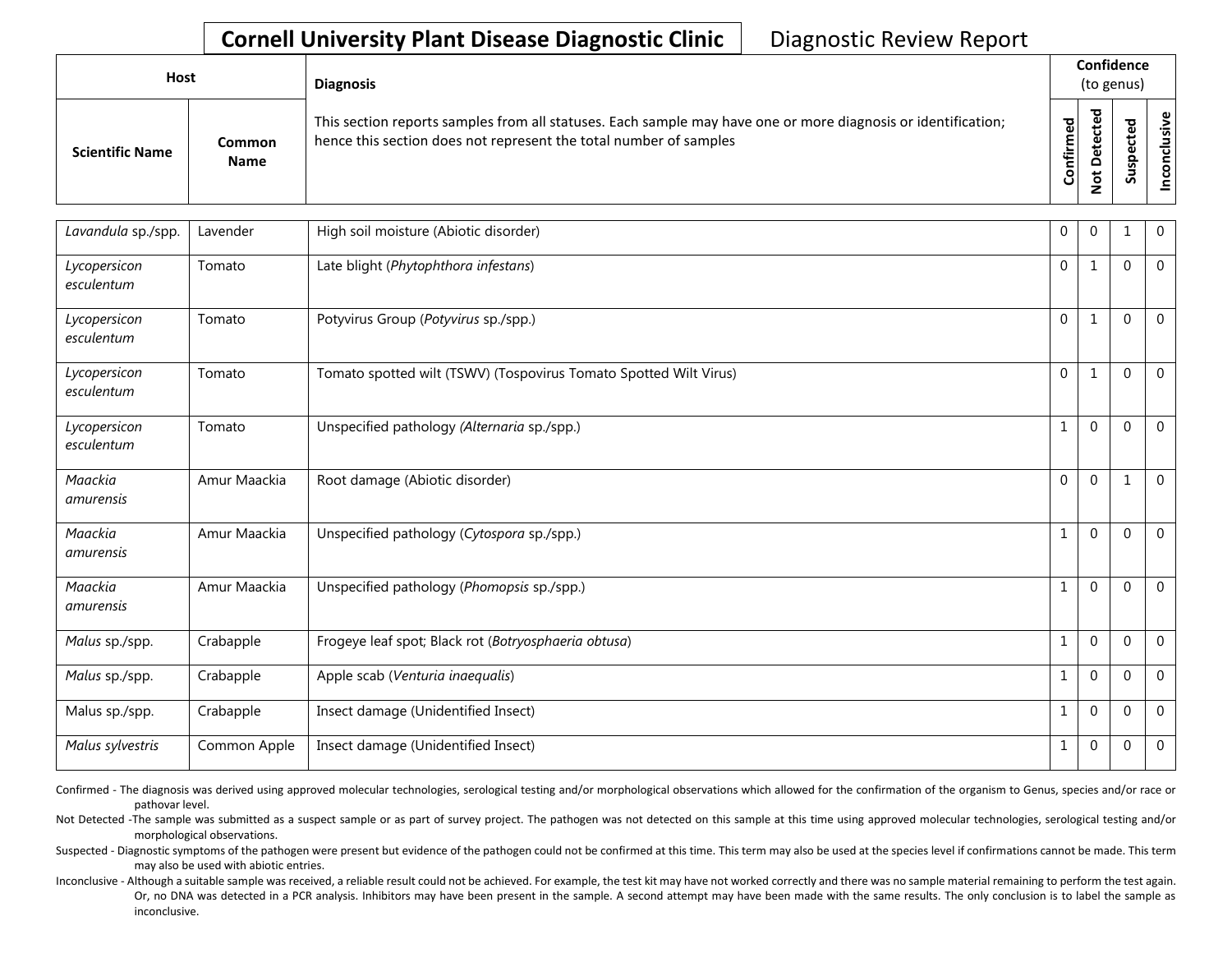| Host                   |                              | <b>Diagnosis</b>                                                                                                                                                                   |           | Confidence<br>(to genus) |                  |                             |  |  |  |
|------------------------|------------------------------|------------------------------------------------------------------------------------------------------------------------------------------------------------------------------------|-----------|--------------------------|------------------|-----------------------------|--|--|--|
| <b>Scientific Name</b> | <b>Common</b><br><b>Name</b> | This section reports samples from all statuses. Each sample may have one or more diagnosis or identification;<br>hence this section does not represent the total number of samples | Confirmed | ᇃ<br>Φ<br>c<br>c<br>°    | 으<br>s<br>-<br>ഗ | $\mathbf{\omega}$<br>≝<br>Ō |  |  |  |

| Malus sylvestris            | Common Apple            | Non-pathogenic; Saprophyte (Secondary Agents; Saprophytes; Unspecif.) | 1            | $\pmb{0}$    | $\mathbf{0}$ | $\mathbf 0$    |
|-----------------------------|-------------------------|-----------------------------------------------------------------------|--------------|--------------|--------------|----------------|
| Malus sylvestris            | Common Apple            | Rust (Gymnosporangium sp./spp.)                                       | $\mathbf{1}$ | $\mathbf{0}$ | $\Omega$     | $\mathbf 0$    |
| Malus sylvestris            | Common Apple            | Unknown abiotic disorder (Abiotic disorder)                           | $\mathbf 0$  | $\mathbf 0$  | 1            | $\overline{0}$ |
| Prunus persica              | Peach                   | Insufficient sample (Identification Analysis)                         | $\mathbf{1}$ | $\mathbf 0$  | $\Omega$     | $\Omega$       |
| Prunus persica<br>nectarina | Nectarine               | Brown rot (Monilia sp./spp.)                                          | $\mathbf{1}$ | $\mathbf 0$  | $\Omega$     | $\mathbf 0$    |
| Prunus sp./spp.             | Cherry                  | Insect damage (Unidentified Insect)                                   | $\mathbf{1}$ | $\mathbf 0$  | $\Omega$     | $\mathbf 0$    |
| Prunus sp./spp.             | Cherry                  | Non-pathogenic; Saprophyte (Secondary Agents; Saprophytes; Unspecif.) | $\mathbf{1}$ | $\Omega$     | $\Omega$     | $\Omega$       |
| Prunus sp./spp.             | Cherry                  | Unknown abiotic disorder (Abiotic disorder)                           | $\mathbf 0$  | $\mathbf{0}$ | 1            | $\mathbf 0$    |
| Rhododendron<br>sp./spp.    | Azalea;<br>Rhododendron | Additional sample requested (Identification Analysis)                 | $\mathbf{1}$ | $\mathbf{0}$ | $\Omega$     | $\mathbf 0$    |
| Rhododendron<br>sp./spp.    | Azalea;<br>Rhododendron | No pathogen found (Identification Analysis)                           | $\mathbf{1}$ | $\mathbf 0$  | $\mathbf 0$  | $\mathbf 0$    |
| Rhus aromatica              | Fragrant Sumac          | Additional sample requested (Identification Analysis)                 | $\mathbf 1$  | $\mathbf 0$  | $\Omega$     | $\Omega$       |
| Rhus aromatica              | Fragrant Sumac          | Powdery mildew (Oidium sp./spp.)                                      | $\mathbf{1}$ | $\mathbf{0}$ | $\mathbf{0}$ | $\overline{0}$ |
| Rhus aromatica              | Fragrant Sumac          | Root damage (Abiotic disorder)                                        | $\mathbf 0$  | $\mathbf{0}$ | 1            | $\Omega$       |
| <i>Rubus sp./spp.</i>       | Raspberry               | Spot anthracnose (Elsinoe veneta)                                     | $\mathbf{1}$ | $\mathbf{0}$ | 0            | $\overline{0}$ |

Confirmed - The diagnosis was derived using approved molecular technologies, serological testing and/or morphological observations which allowed for the confirmation of the organism to Genus, species and/or race or pathovar level.

Not Detected -The sample was submitted as a suspect sample or as part of survey project. The pathogen was not detected on this sample at this time using approved molecular technologies, serological testing and/or morphological observations.

Suspected - Diagnostic symptoms of the pathogen were present but evidence of the pathogen could not be confirmed at this time. This term may also be used at the species level if confirmations cannot be made. This term may also be used with abiotic entries.